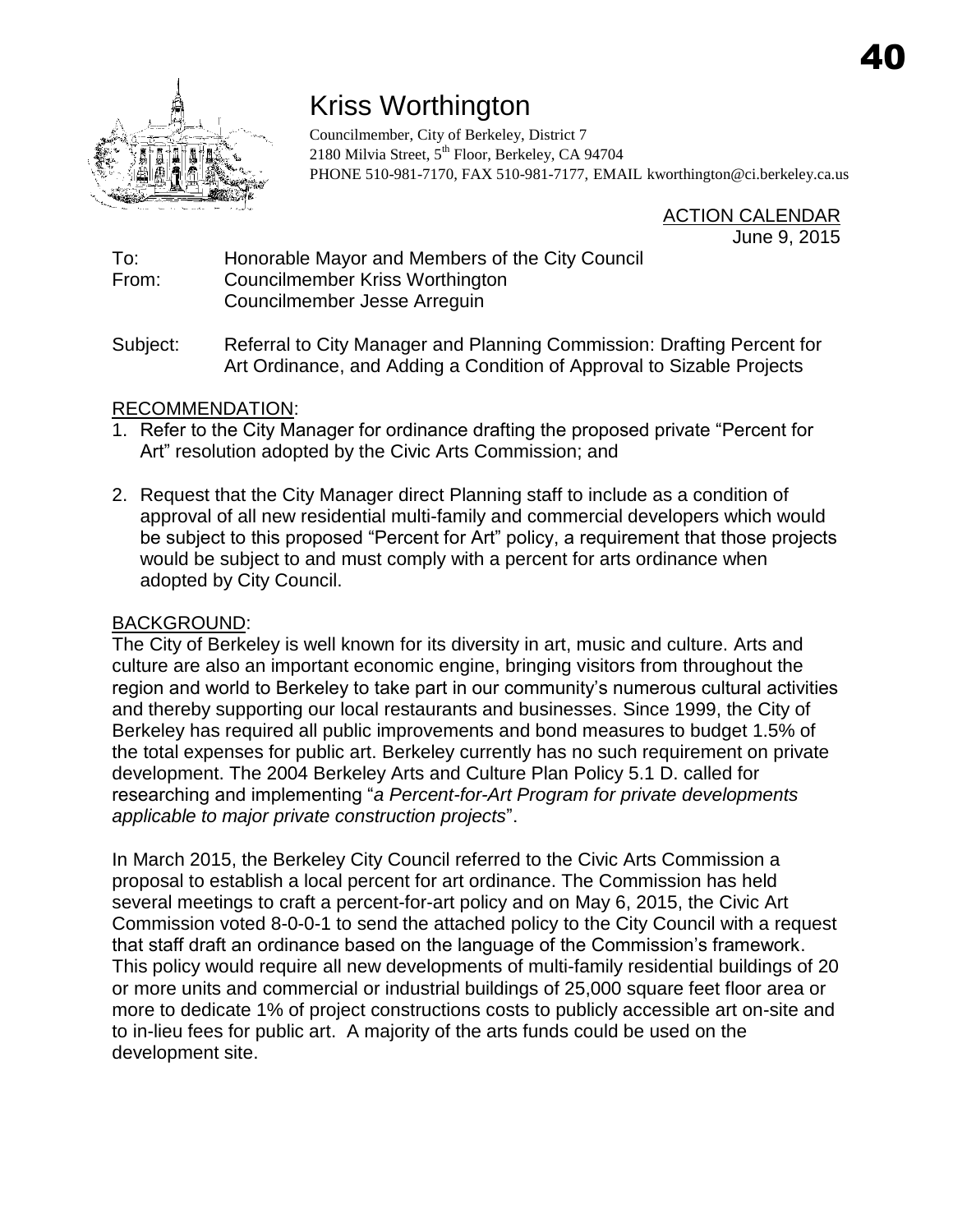This policy would allow the Civic Arts Commission to develop guidelines for the selection of projects to be funded by the Public Art Fund. An annual selections process will result in recommendations of projects for funding subject to Council approval.

This policy proposal will help maintain Berkeley's art and music culture for generations.

#### FINANCIAL IMPLICATIONS:

Unknown. Proposed policy will fund the construction of publicly accessible art on the project site and additional revenues to a new Public Art Fund.

CONTACT PERSONS: Councilmember Kriss Worthington 510-981-7170

#### Attachment:

1. Private 1% for Arts resolution adopted by Civic Arts Commission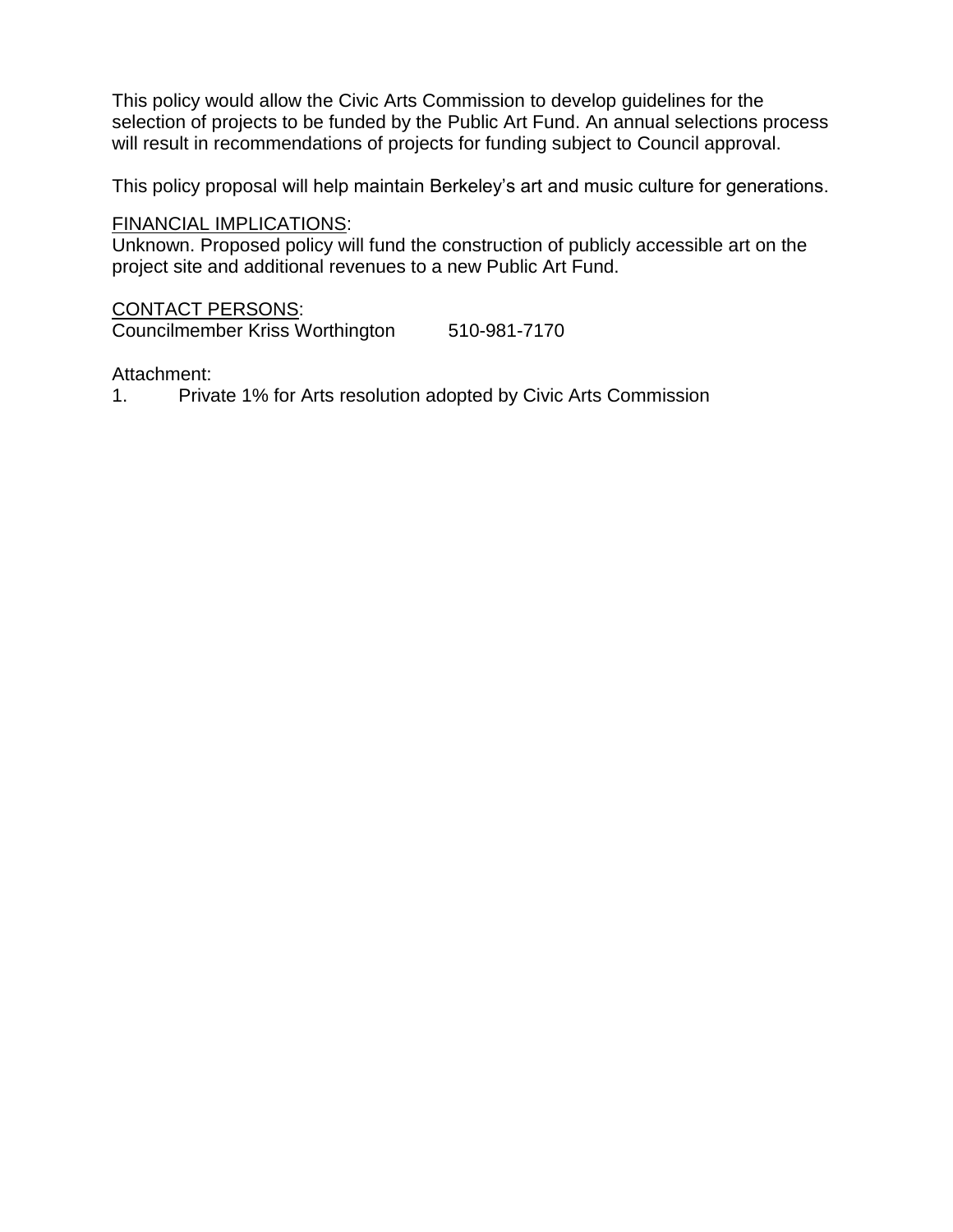# **Private Percent for Art Resolution as adopted by the Civic Arts Commission**

**Whereas,** the City of Berkeley recognizes the vital importance of the arts to the city as a whole,

**Whereas,** the economic sustainability of artists and arts organizations is key to the vitality of the City of Berkeley,

**Whereas,** the City of Berkeley acknowledges the value of a citywide 1% of private development for art legislation in the context of other cities in the state of California,

**Be it resolved** that the City of Berkeley adopt a 1% for art in private development ordinance with details as follows:

### **1. 1% for the art requirement on private development applies as follows:**

- This requirement applies to all new developments of multifamily residential buildings of 20 or more units, and commercial buildings and industrial buildings of 25,000 square feet floor area or more in all neighborhoods of the City. *(Further discussion to be had on this at May 27 Civic Arts Commission meeting.)*
- For all applicable buildings, the "percent for art" amount is equal to 1% of the construction cost.
- Allocation of Funds: Of the 1% for art, 60% will be allocated for publicly accessible art on site and 40% will be allocated to an in-lieu fee that will go into the City's Art Fund.
- On-site art will be defined as artwork that meets the definition of "work of art" in the Berkeley Municipal Code (attached as Appendix A) and shall be situated in a publicly accessible location and installed as part of the construction of a new building and subject to the following approval process.

**2. Approval Process for On-Site Artwork:** Owners must consult with and obtain approval of the on-site art from the Civic Arts Commission as follows:

- Proposed art program (artist and specific artwork design not required at this point) submitted at permit application for Arts Commission approval. Proposed art program should indicate general location, budget allocation, and type and scale of possible artwork.
- Artist's design requires approval by the Civic Arts Commission as a condition of the final building design approval process.
- Owner must validate proposed artwork value through an appraisal of the artist's work of comparable scale and quality to be submitted to the Civic Arts